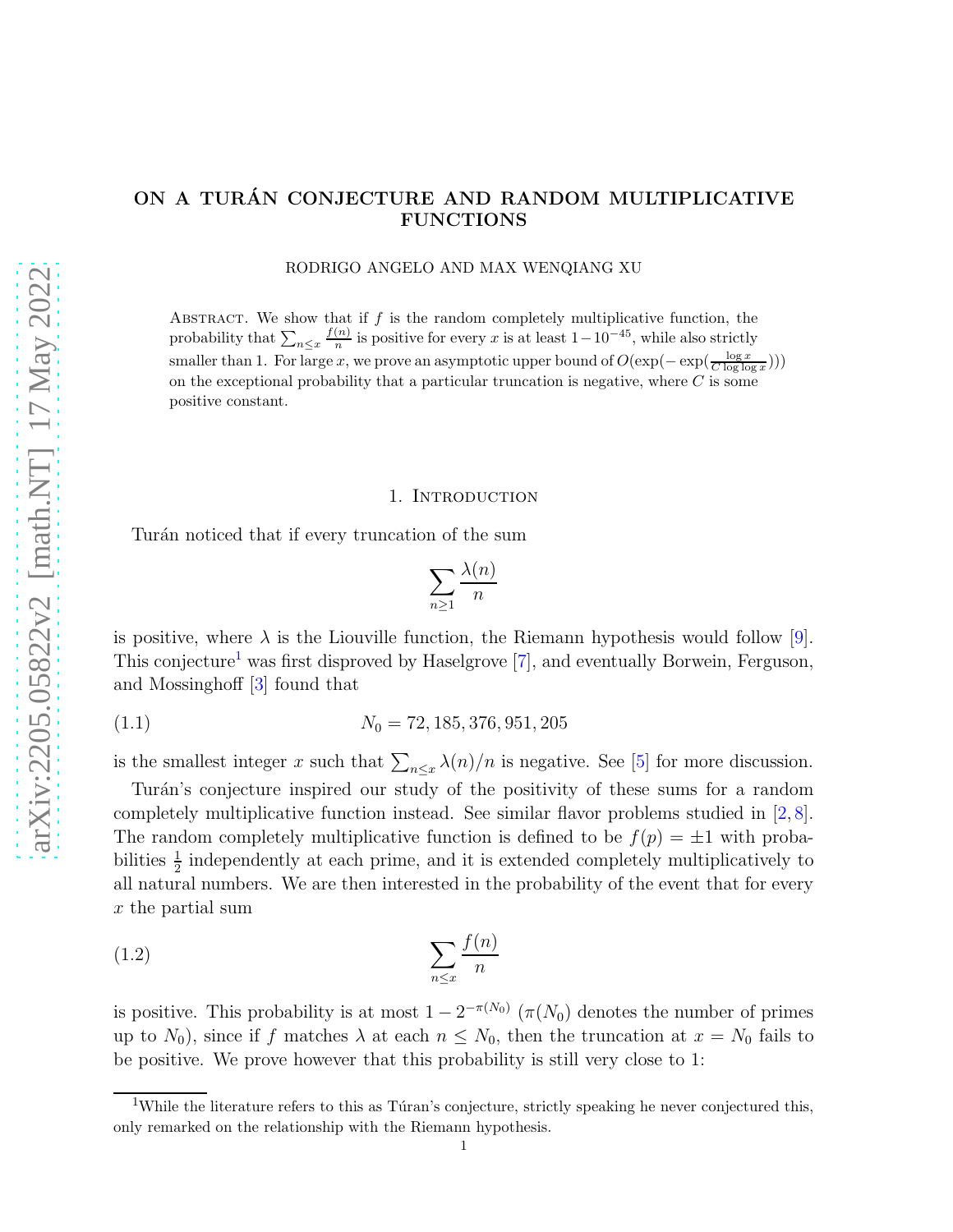<span id="page-1-0"></span>Theorem 1.1. Let f be a sample of the random completely multiplicative function. The probability that

$$
\sum_{n\leq x}\frac{f(n)}{n}
$$

is positive for every x is at least  $1-10^{-45}$ .

We also study the probability that a particular truncation is negative for large  $x$ , obtaining an asymptotic result.

<span id="page-1-1"></span>**Theorem 1.2.** Let  $f$  be a sample of the random completely multiplicative function. There exists a constant  $C > 0$  such that for large x, the probability that

$$
\sum_{n \le x} \frac{f(n)}{n} > 0
$$

is at least  $1 - O(\exp(-\exp(\frac{\log x}{C \log \log x}))).$ 

*Remark* 1.3. It is proved in [\[5\]](#page-9-3) that for each large x there is at least one completely multiplicative function for which  $\sum_{n \leq x}$  $\frac{f(n)}{n}$  < 0. Hence this bound cannot be improved further than  $1 - 2^{-\pi(x)}$ .

**Notation.** We write  $f \ll g$  or  $f = O(g)$  if there exists a positive constant C such that  $f \leq Cg$ , and  $f = o(g)$  if  $f(x) \leq \varepsilon g(x)$  for any  $\varepsilon > 0$  when x is sufficiently large. We use  $f * g$  to denote the Dirichlet convolution of f and g. In this paper, we use  $C, C_i$  to denote positive constants for which the exact values are not important.

Acknowledgement. We are grateful to Kannan Soundararajan for helpful discussions about the problem and comments on earlier versions of this paper, and also for his excellent lectures at Stanford University on topics in number theory which provided useful background knowledge for this project.

2. Truncations at all values: Proof of Theorem [1.1](#page-1-0)

 $\sum_{n\leq x}$ In this section, we prove a numerical bound for the probability that the random sum  $f(n)$  $\frac{(n)}{n}$  is always positive.

Our proof begins with the observation that the truncations at  $x \leq N_0$  are always positive, not just for the Liouville function but for any completely multiplicative function (Proposition [2.1\)](#page-2-0). This step is crucial as it allows us to ignore small x.

We then factor random sum  $\sum_{n\leq x}$  $f(n)$  $\frac{(n)}{n}$  as a random Euler product  $\prod_{p \leq x} (1 - \frac{f(p)}{p})$  $\frac{(p)}{p})^{-1}$  plus a tail error. We prove that the original sum is positive with high probability by showing that the random product is positive and bounded away from 0 with high probability (Proposition [2.2\)](#page-2-1) while the tail error is very small with high probability (Proposition [2.3\)](#page-2-2). The bound on the random product uses a Chernoff type bound (Lemma [2.4\)](#page-3-0) together with an application of Etemadi's inequality on the maximum of a random walk (Lemma [2.8\)](#page-4-0). The bound on the tail uses the method of moments (Lemma [2.9\)](#page-5-0) Along the way, we define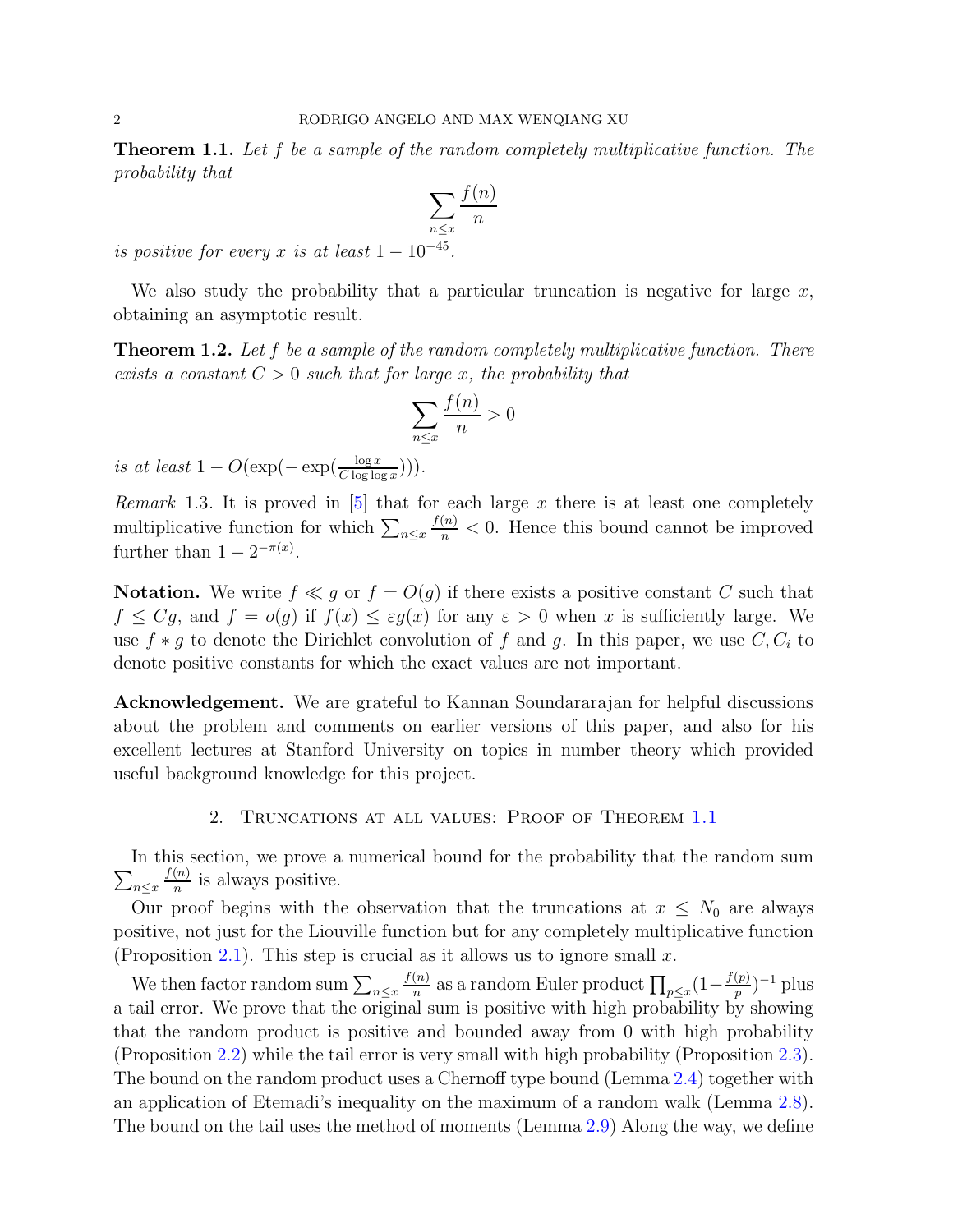various arithmetic sums and products to be computed numerically, which is needed to get an efficient final numeric bound. Our proof of Theorem [1.2](#page-1-1) will follow the same outline, except we plug in asymptotic bounds for these sums and products.

<span id="page-2-0"></span>**Proposition 2.1.** Let f be a completely multiplicative function with values in  $\{1, -1\}$ , and  $N_0$  be defined as in [\(1.1\)](#page-0-1). Then  $\sum_{n \leq x}$  $\frac{f(n)}{n} > 0$  for any  $x < N_0$ .

*Proof.* Consider  $g = f * |\mu|$ , where  $\mu$  denotes the Möbius function. The value of this function at powers of primes is either 0 or 2, hence it is nonnegative. And because  $|\mu| * \lambda$ is the identity of Dirichlet convolution, we have  $f = g * \lambda$ .

By expanding  $f(n) = \sum_{ml=n} g(m)\lambda(l)$  we obtain

$$
\sum_{n\leq x}\frac{f(n)}{n}=\sum_{m\leq x}\frac{g(m)}{m}\sum_{\ell\leq x/m}\frac{\lambda(\ell)}{\ell}.
$$

Since  $\frac{x}{m} \leq x < N_0$ , the Liouville function sums are all positive. Combining this with the fact that g is non-negative and  $g(1) = 1$ , we conclude that  $\sum_{n \leq x}$  $\frac{f(n)}{n} > 0.$ 

We now deal with  $x \geq N_0$ . We write the partial sum  $\sum_{n \leq x}$  $f(n)$  $\frac{n}{n}$  as an Euler product plus a tail term. Let  $P(n)$  denote the largest prime factor of n, then

(2.1) 
$$
\sum_{n \leq x} \frac{f(n)}{n} = \prod_{p \leq x} \left( 1 - \frac{f(p)}{p} \right)^{-1} - \sum_{\substack{n > x \\ P(n) \leq x}} \frac{f(n)}{n}.
$$

We show that the random Euler product is likely to be reasonably large and the tail is typically small. The following two propositions together imply Theorem [1.1.](#page-1-0)

<span id="page-2-1"></span>**Proposition 2.2.** Let f be a sample of random completely multiplicative function. Then

$$
\mathbb{P}\left(\prod_{p\leq x} \left(1 - \frac{f(p)}{p}\right)^{-1} \leq 0.12 \text{ for some } x \geq N_0\right) \leq 5 \cdot 10^{-46}.
$$

<span id="page-2-2"></span>**Proposition 2.3.** Let f be a sample of random completely multiplicative function. Then

$$
\mathbb{P}\left(\sum_{\substack{n>x\\P(n)\leq x}}\frac{f(n)}{n}>0.12 \text{ for some } x\geq N_0\right)\leq 5\cdot 10^{-46}.
$$

*Proof of Theorem [1.1.](#page-1-0)* When  $x \leq N_0$ , the partial sum is always positive by Proposi-tion [2.1.](#page-2-0) Theorem [1.1](#page-1-0) then follows directly from Proposition [2.2](#page-2-1) and Proposition [2.3.](#page-2-2)  $\Box$ 

2.1. Large Random Euler product. In this subsection, we prove Proposition [2.2.](#page-2-1)

We begin show that the random Euler product is likely to be bounded below from zero with large probability for any given  $x$ .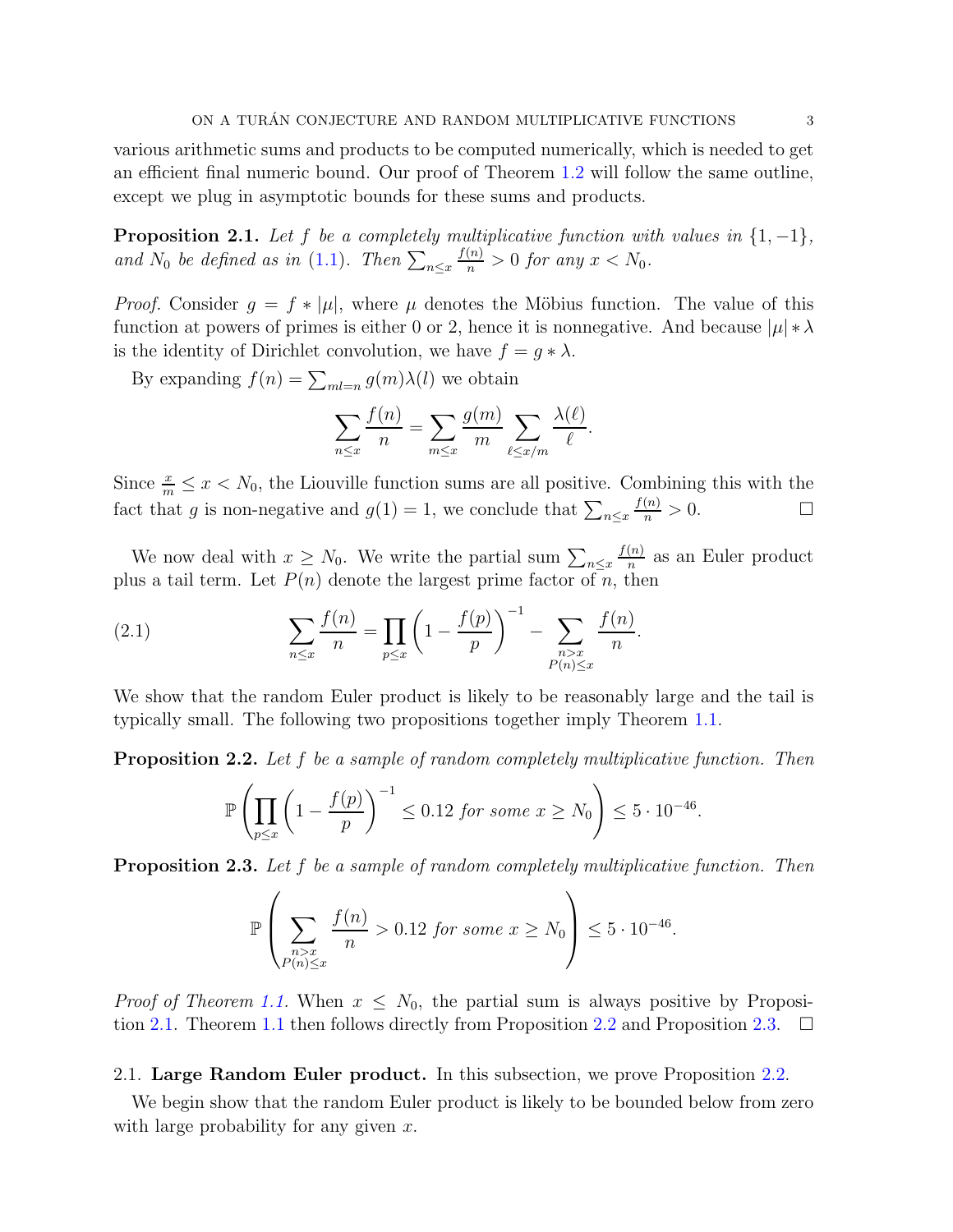<span id="page-3-0"></span>**Lemma 2.4.** Let f be the random completely multiplicative function. Let  $x > 0$  and  $\delta > 0$ . Then for a parameter  $\lambda \leq \frac{x}{10}$  to be optimized one has:

<span id="page-3-1"></span>(2.2) 
$$
\mathbb{P}\left(\prod_{p\leq x}\left(1-\frac{f(p)}{p}\right)^{-1}\leq \delta\right)\leq \exp\left(\log P_{\lambda}-\lambda\log\frac{1}{\delta}+0.05\lambda\right),
$$

where

$$
P_{\lambda} := \prod_{p \leq 10\lambda} \left( \frac{(1+1/p)^{\lambda} + (1-1/p)^{\lambda}}{2} \right).
$$

Remark 2.5. In the regime that  $x, \lambda$  is large,  $\delta$  is small, one can deduce asymptotically good bounds on  $P_{\lambda}$  and further bounds on exceptional probability in the form

$$
\mathbb{P}\left(\prod_{p\leq x} \left(1 - \frac{f(p)}{p}\right)^{-1} \leq \delta\right) \leq \exp(-\exp(\frac{c}{\delta}))
$$

for some  $c > 0$ . See Lemma [3.1](#page-7-0) for a detailed statement. However the bound for  $P_{\lambda}$  is weak for small  $\lambda$ , requiring a version where we can input  $P_{\lambda}$  numerically.

*Proof of Lemma [2.4.](#page-3-0)* Let  $X := \prod_{p \leq x} (1 - \frac{f(p)}{p})$  $\binom{p}{p}$ . Then for all positive  $\lambda$ ,

$$
\mathbb{E}X^{\lambda} = \prod_{p \le x} \left( \frac{(1 + \frac{1}{p})^{\lambda} + (1 - \frac{1}{p})^{\lambda}}{2} \right) = P_{\lambda} \cdot \prod_{10\lambda < p \le x} \left( \frac{(1 + \frac{1}{p})^{\lambda} + (1 - \frac{1}{p})^{\lambda}}{2} \right)
$$

This step is required because the product up to x is too large to be computed numerically, so we replace it with the shorter product  $P_{\lambda}$  which still approximates it well.

Notice that each factor in the above product is correspondingly

$$
\leq \frac{e^{\lambda/p} + e^{-\lambda/p}}{2} \leq \exp\left(\frac{\lambda^2}{2p^2}\right).
$$

This implies that

$$
\mathbb{E}X^{\lambda} \le P_{\lambda} \cdot \exp\Big(\sum_{10\lambda < p \le x} \frac{\lambda^2}{2p^2}\Big) \le P_{\lambda} \cdot \exp\Big(\frac{\lambda}{20}\Big).
$$

Invoking Markov's inequality,

$$
\mathbb{P}(X^{-1} \le \delta) = \mathbb{P}(X \ge \delta^{-1}) \le \frac{\mathbb{E}X^{\lambda}}{\delta^{-\lambda}}
$$

yields the desired result.

The above Lemma [2.4](#page-3-0) tells us that the product is likely to be large at  $x = N_0$ . We employ Etemadi's inequality [\[4\]](#page-9-6) to show that if the product is large at  $N_0$  it is likely to remain large forever. This is achieved in Lemma [2.8.](#page-4-0)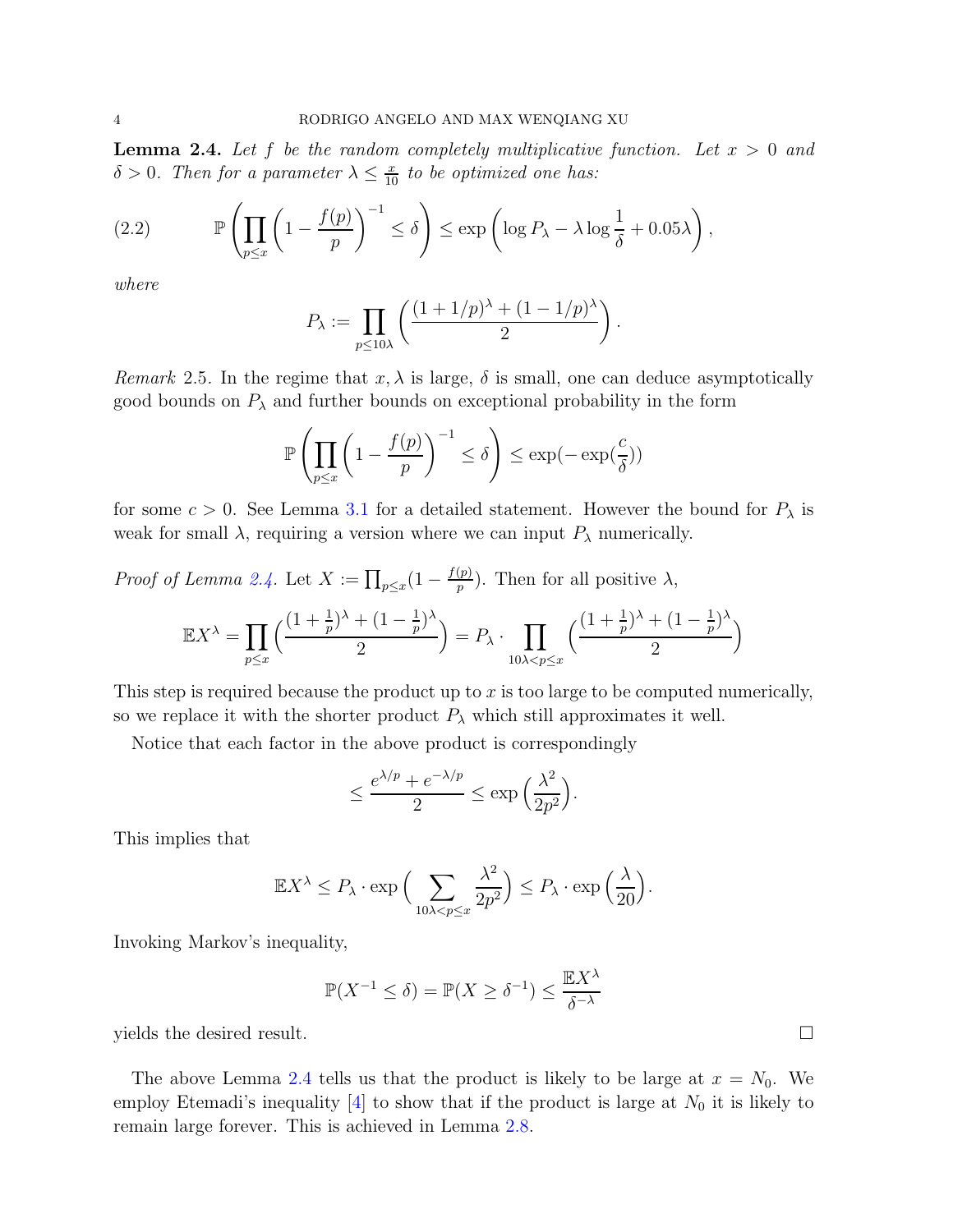**Lemma 2.6** (Etemadi's inequality). Let  $X_1, X_2, \ldots, X_n$  be independent real-valued random variables defined on some common probability space, and let  $\alpha \geq 0$ . Let  $S_k$  denote the partial sum  $S_k = X_1 + \cdots + X_k$ . Then

$$
\mathbb{P}\left(\max_{1\leq k\leq n}|S_k|\geq 3\alpha\right)\leq 3\max_{1\leq k\leq n}\mathbb{P}\left(|S_k|\geq \alpha\right).
$$

We also use the following standard inequality, which is a type of Chernoff bound (e.g. see  $[6]$ ).

**Lemma 2.7** (Bernstein inequality). Let  $X_1, X_2, \ldots, X_n$  be a sequence of independent mean zero random variables. Suppose that  $|X_i| \leq M$  almost surely for all i. Then for all positive t,

$$
\mathbb{P}\Big(\sum_{i=1}^n X_i \ge t\Big) \le \exp\left(-\frac{\frac{t^2}{2}}{\sum_{i=1}^n \mathbb{E}|X_i|^2 + \frac{Mt}{3}}\right).
$$

By using the above two lemmas, we derive the following.

<span id="page-4-0"></span>Lemma 2.8. Let f be a sample of random completely multiplicative function. Then for any any positive integers x and  $1/2 < \ell < 1$ ,

$$
\mathbb{P}\left(\inf_{y\geq 1}\prod_{x
$$

Proof. By taking the log of both sides, the event is equivalent to

$$
\max_{y \ge 1} \sum_{x < p \le x+y} \log\left(1 - \frac{f(p)}{p}\right) \ge \log \ell^{-1}.
$$

From the inequality  $log(1 + x) < x$  for all x, the probability is at most

$$
\mathbb{P}\left(\max_{y\geq 1}\sum_{x
$$

By using Etemadi's inequality, this is at most

$$
3 \max_{y \ge 1} \mathbb{P}\left(\sum_{x < p \le x+y} \frac{f(p)}{p} \ge \frac{\log \ell^{-1}}{3}\right).
$$

Apply Bernstein's inequality to conclude it is

$$
\leq 3 \exp \left( -\frac{(\log \ell^{-1})^2 / 18}{\sum_{x < p \leq x+y} \frac{1}{p^2} + \frac{\log \ell^{-1}}{9x}} \right) \leq 3 \exp \left( -\frac{(\log \ell^{-1})^2 / 18}{\frac{1}{x} + \frac{\log \ell^{-1}}{9x}} \right) \leq 3 \exp \left( -\frac{x (\log \ell^{-1})^2}{20} \right)
$$
\nwhere in the last step we used

\n
$$
\ell > \frac{1}{2}.
$$

where in the last step we used  $\ell > \frac{1}{2}$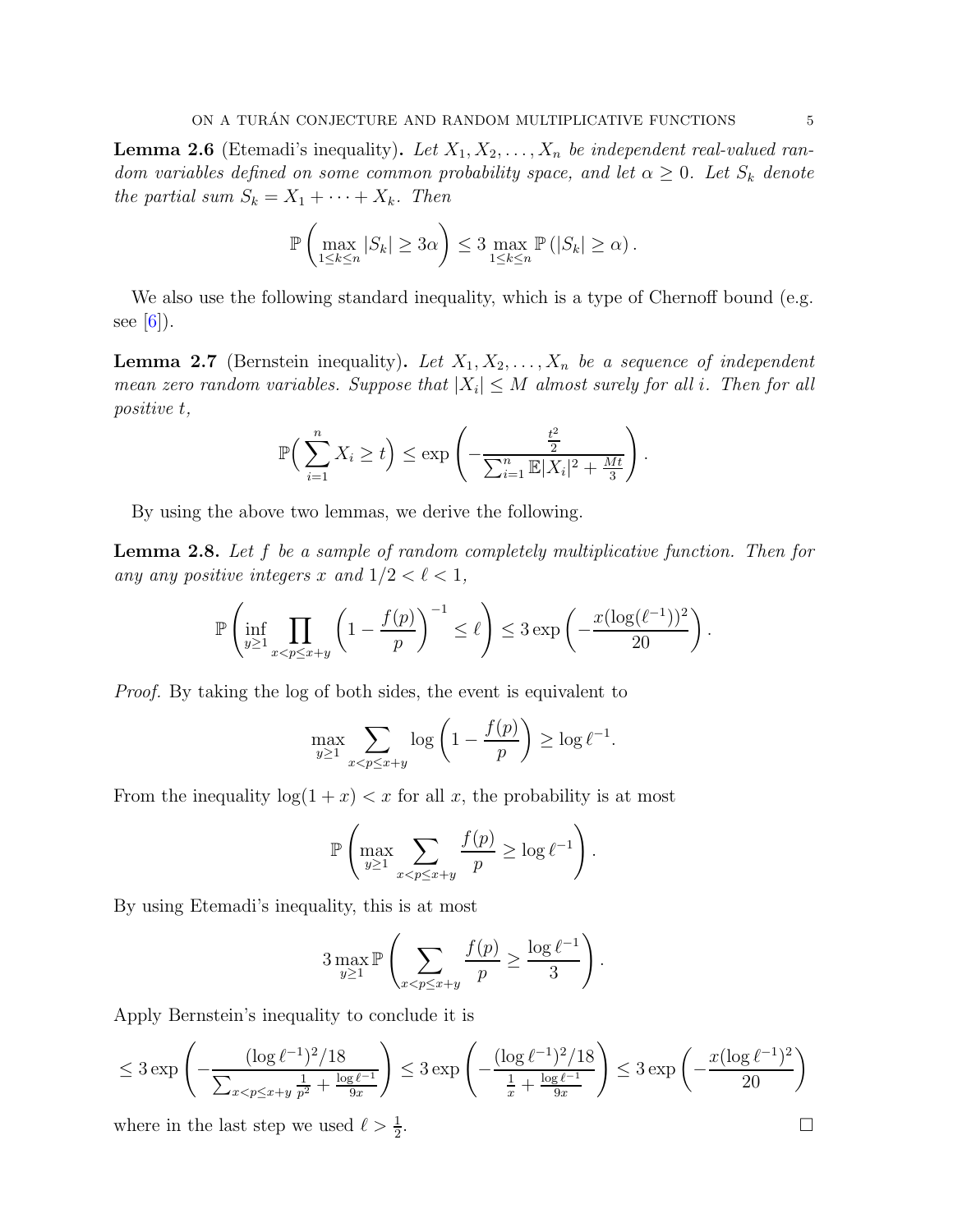*Proof of Proposition [2.2.](#page-2-1)* Combining the above two lemmas, we have for any  $\lambda \le N_0/10$ ,

$$
\mathbb{P}\left(\prod_{p\leq x} \left(1 - \frac{f(p)}{p}\right)^{-1} \leq \delta \text{ for some } x\right)
$$
\n
$$
\leq \mathbb{P}\left(\prod_{p\leq N_0} \left(1 - \frac{f(p)}{p}\right)^{-1} \leq \delta/\ell\right) + \mathbb{P}\left(\inf_{y\geq 1} \prod_{N_0 < p \leq N_0 + y} \left(1 - \frac{f(p)}{p}\right)^{-1} \leq \ell\right)
$$
\n
$$
\leq \exp\left(\log P_{\lambda} - \lambda \log \frac{\ell}{\delta} + 0.05\lambda\right) + 3\exp\left(-\frac{N_0(\log \ell^{-1})^2}{20}\right).
$$

By choosing  $\ell = 0.9999$ , the above bound is at most

<span id="page-5-4"></span>(2.4) 
$$
\exp\left(\log P_{\lambda} - \lambda \log \frac{1}{\delta} + 0.0502\lambda\right) + 3\exp\left(-7 \cdot 10^{3}\right).
$$

We choose  $\lambda = 700, \delta = 0.12$  and the conclusion follows. See Section [2.3](#page-7-1) for the discussion on parameter choice.

2.2. Small tail. In this section, we prove Proposition [2.3.](#page-2-2) The proof is based on moments computation. Let

<span id="page-5-2"></span>(2.5) 
$$
S_x := \sum_{\substack{n \geq x \\ P(n) < x}} \frac{f(n)}{n}.
$$

We first show that at any given truncation point, the exceptional probability that the tail being large is small.

.

<span id="page-5-0"></span>**Lemma 2.9.** Let  $S_x$  be defined as above,  $\sigma \in \mathbb{R}$  and k be a positive integer. Define

<span id="page-5-3"></span>(2.6) 
$$
S(R, k, \sigma) := \prod_{p \le R} \left( \frac{(1 - \frac{1}{p^{\sigma/2}})^{-2k} + (1 + \frac{1}{p^{\sigma/2}})^{-2k}}{2} \right) \prod_{p > R} \left( 1 - \frac{1}{p^{\sigma}} \right)^{-(2k^2 + 2k)}
$$

Then for any  $\delta > 0, \sigma > 1$  and R such that  $2R^{\sigma} > k^2$ , one has

<span id="page-5-1"></span>(2.7) 
$$
\mathbb{P}(S_x \ge \delta) \le \frac{S(R, k, \sigma)}{\delta^{2k} x^{k(2-\sigma)}}.
$$

*Proof.* Let  $d_{2k}(n)$  be the generalized divisor of n, i.e. counting the number of ways writing  $n$  as a product of  $2k$  positive integers. Then

$$
\mathbb{E}(S_x^{2k}) = \sum_{\substack{m^2 = a_1 a_2 \cdots a_{2k} \\ a_i > x \\ P(a_i) < x}} \frac{1}{m^2} \le \sum_{\substack{m^2 > x^{2k} \\ P(m) < x}} \frac{d_{2k}(m^2)}{m^2}.
$$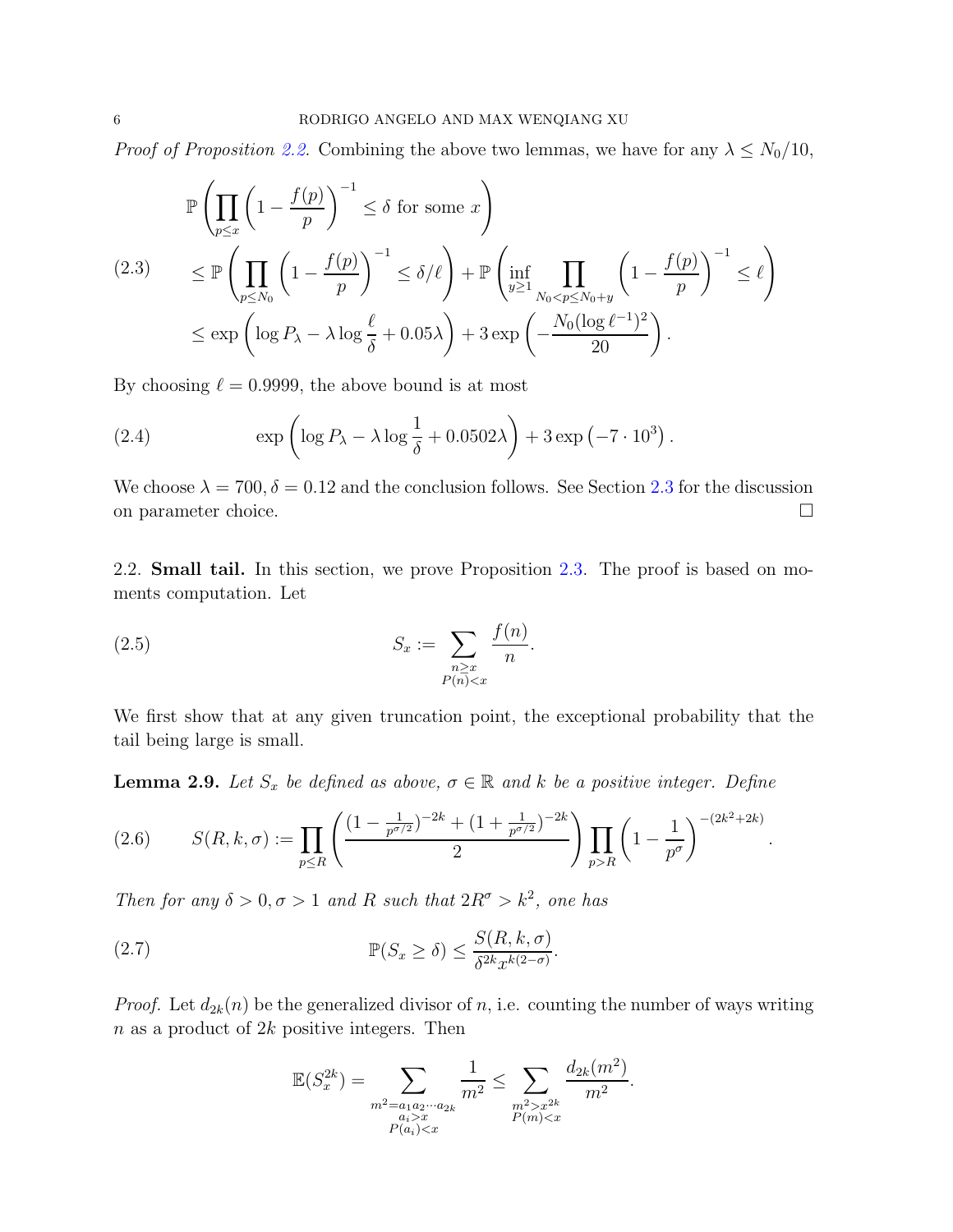## ON A TURÁN CONJECTURE AND RANDOM MULTIPLICATIVE FUNCTIONS  $\begin{array}{ccc} 7 \end{array}$

To bound the right hand side, we pull out one factor of  $m^{2-\sigma}$  and then write the rest as an Euler product by dropping the condition  $m > x^k$ . It follows that

<span id="page-6-0"></span>(2.8)  

$$
\mathbb{E}(S_x^{2k}) \le \frac{1}{x^{k(2-\sigma)}} \sum_{P(m) < x} \frac{d_{2k}(m^2)}{m^{\sigma}}
$$
\n
$$
= \frac{1}{x^{k(2-\sigma)}} \prod_{p < x} \left( \frac{(1 - \frac{1}{p^{\sigma/2}})^{-2k} + (1 + \frac{1}{p^{\sigma/2}})^{-2k}}{2} \right).
$$

Let  $R > 0$  be a threshold we use for distinguish large and small primes (again, this is necessary because a numerical computation up to  $x$  terms would be impossible). For  $p \leq R$ , we keep the terms as they are. For  $p > R$ , we claim that factors in the product in [\(2.8\)](#page-6-0) satisfying

(2.9) 
$$
\frac{(1 - \frac{1}{p^{\sigma/2}})^{-2k} + (1 + \frac{1}{p^{\sigma/2}})^{-2k}}{2} \le \left(1 - \frac{1}{p^{\sigma}}\right)^{-(2k^2 + 2k)}
$$

We start with the inequality  $1 + x > e^{x-x^2}$  which holds for  $|x| < 1/2$ , yielding that for all  $p > R$ 

.

,

<span id="page-6-1"></span>
$$
\frac{(1-\frac{1}{p^{\sigma/2}})^{-2k} + (1+\frac{1}{p^{\sigma/2}})^{-2k}}{2} \leq e^{\frac{2k}{p^{\sigma}}} \left( \frac{e^{\frac{2k}{p^{\sigma/2}}} + e^{-\frac{2k}{p^{\sigma/2}}}}{2} \right).
$$

By using Taylor expansion,  $e^x \leq 1 + x + \frac{x^2}{2} + \frac{x^3}{6} + \frac{x^4}{8}$  $\frac{k^4}{8}$  for  $|x| < 4$  (which holds as  $2R^{\sigma} > k^2$ ), the above is further bounded by

$$
\leq e^{\frac{2k}{p^{\sigma}}} \left( 1 + \frac{2k^2}{p^{\sigma}} + \frac{2k^4}{p^{2\sigma}} \right),
$$

as the odd powers cancel out. By using Newton binomial expansion, this is at most

$$
\leq e^{\frac{2k}{p^{\sigma}}} \left( 1 - \frac{1}{p^{\sigma}} \right)^{-2k^2} \leq \left( 1 - \frac{1}{p^{\sigma}} \right)^{-(2k^2 + 2k)}
$$

where the last inequality above uses  $e^y \le (1-y)^{-1}$  for  $0 < y < 1$ . This proves [\(2.9\)](#page-6-1). Collecting all bounds, one has the moment bound

<span id="page-6-2"></span>
$$
(2.10) \mathbb{E}(S_x^{2k}) \le \frac{1}{x^{k(2-\sigma)}} \prod_{p \le R} \left( \frac{(1 - \frac{1}{p^{\sigma/2}})^{-2k} + (1 + \frac{1}{p^{\sigma/2}})^{-2k}}{2} \right) \prod_{R < p \le x} \left( 1 - \frac{1}{p^{\sigma}} \right)^{-(2k^2 + 2k)}.
$$

The desired bound [\(2.7\)](#page-5-1) on exceptional probability follows from an application of Markov's inequality and relaxing  $x$  in the last product to infinity. In our final choice of parameters the contribution of the last product in [\(2.10\)](#page-6-2) is negligible compared with the rest.

Take the union bound to control the exceptional probability for  $S_x$  to be large for some  $x > N_0$ .

 $\Box$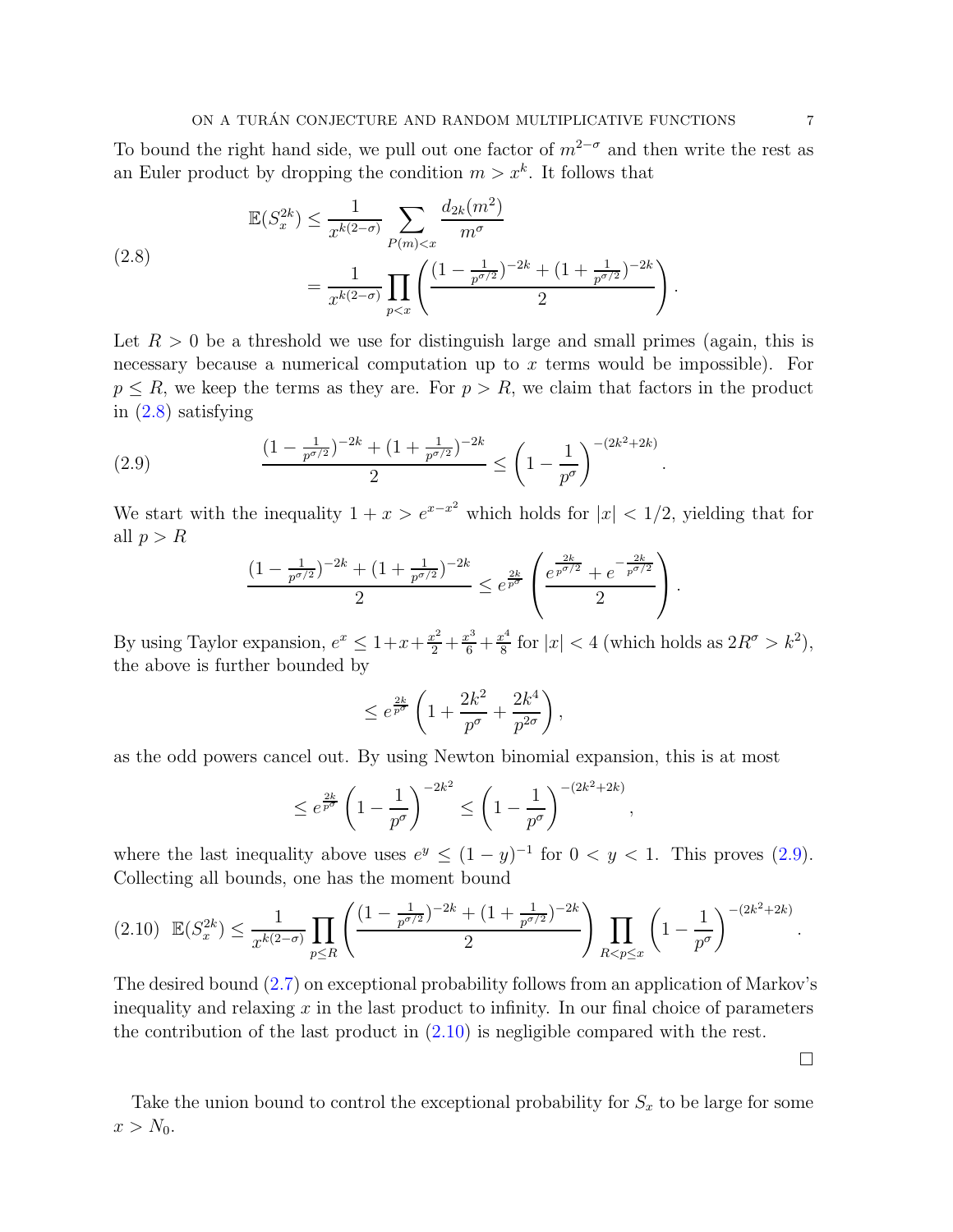<span id="page-7-3"></span>**Lemma 2.10.** Let  $S_x$  and  $S(R, k, \sigma)$  be defined as in [\(2.5\)](#page-5-2) and [\(2.6\)](#page-5-3) respectively, and conditions in Lemma [2.9](#page-5-0) are satisfied. Further, assume that  $k(2 - \sigma) > 1$ , then

(2.11) 
$$
\mathbb{P}(S_x > \delta \text{ for some } x \ge N_0) \le \frac{1}{\delta^{2k}} \frac{S(R, k, \sigma)}{(k(2 - \sigma) - 1)N_0^{k(2-\sigma)-1}}.
$$

*Proof.* Applying Lemma [2.9](#page-5-0) for all  $x \geq N_0$  and taking the union bound, the exceptional probability in [\(2.11\)](#page-7-2) is at most

<span id="page-7-2"></span>
$$
\frac{S(R, k, \sigma)}{\delta^{2k}} \sum_{x \ge N_0} \frac{1}{x^{k(2-\sigma)}} \le \frac{1}{\delta^{2k}} \frac{S(R, k, \sigma)}{(k(2-\sigma) - 1)N_0^{k(2-\sigma)-1}}.
$$

,

<span id="page-7-1"></span>*Proof of Proposition [2.3.](#page-2-2)* We choose  $\lambda = 700, \delta = 0.12, k = 48, \sigma = 1.42$  and  $R = 10^4$  in Lemma [2.10](#page-7-3) and the conclusion follows.  $\Box$ 

2.3. A discussion on choice of parameters. We discuss the choices of our parameters above. By combining [\(2.4\)](#page-5-4) and [\(2.11\)](#page-7-2), the task is to find  $\lambda$ ,  $\delta$ ,  $k$ ,  $\sigma$ , and R that minimize

$$
3\exp\left(-7\cdot 10^3\right) + \exp\left(\log P_\lambda - \lambda \log \frac{1}{\delta} + 0.0502\lambda\right) + \frac{1}{\delta^{2k}} \frac{S(R, k, \sigma)}{(k(2-\sigma)-1)N_0^{k(2-\sigma)-1}}.
$$

A key point here is that we may rewrite the product over primes bigger than R in  $S(R, k, \sigma)$  as

$$
\left(\frac{\zeta(\sigma)}{\prod_{p\leq R}(1-\frac{1}{p^{\sigma}})^{-1}}\right)^{2k^2+2k}
$$

involving the product of only primes up to  $R$ . Therefore all the terms in the expression we want to minimize, particularly  $P_{\lambda}$  and  $S(R, k, \sigma)$  can be computed efficiently, not requiring products larger than  $10\lambda$  or R. Increasing the value of  $\lambda$  or R essentially always improves the precision of the bound, so we set them to be around  $10<sup>4</sup>$  where the computation is manageable.

Once we had code for computing this expression, we optimized it with a random descent by hand, which led to our parameter choice. See the code in [\[1\]](#page-9-8).

### 3. Truncations at large values: Proof of Theorem [1.2](#page-1-1)

 $\sum_{n\leq x}$ In this section we give an asymptotic bound on the exceptional probability that  $f(n)$  $\frac{(n)}{n}$  is non-positive, for large values of x. We use the same bounds as in the previous sections, except we evaluate them asymptotically.

<span id="page-7-0"></span>**Lemma 3.1.** Let f be a sample of random completely multiplicative function. Let  $x > 0$ be large and  $(\log x)^{-1} \ll \delta$  be small. Then

<span id="page-7-4"></span>(3.1) 
$$
\mathbb{P}\left(\prod_{p\leq x}\left(1-\frac{f(p)}{p}\right)^{-1}\leq \delta\right)\leq \exp(-\exp(\frac{c}{\delta})),
$$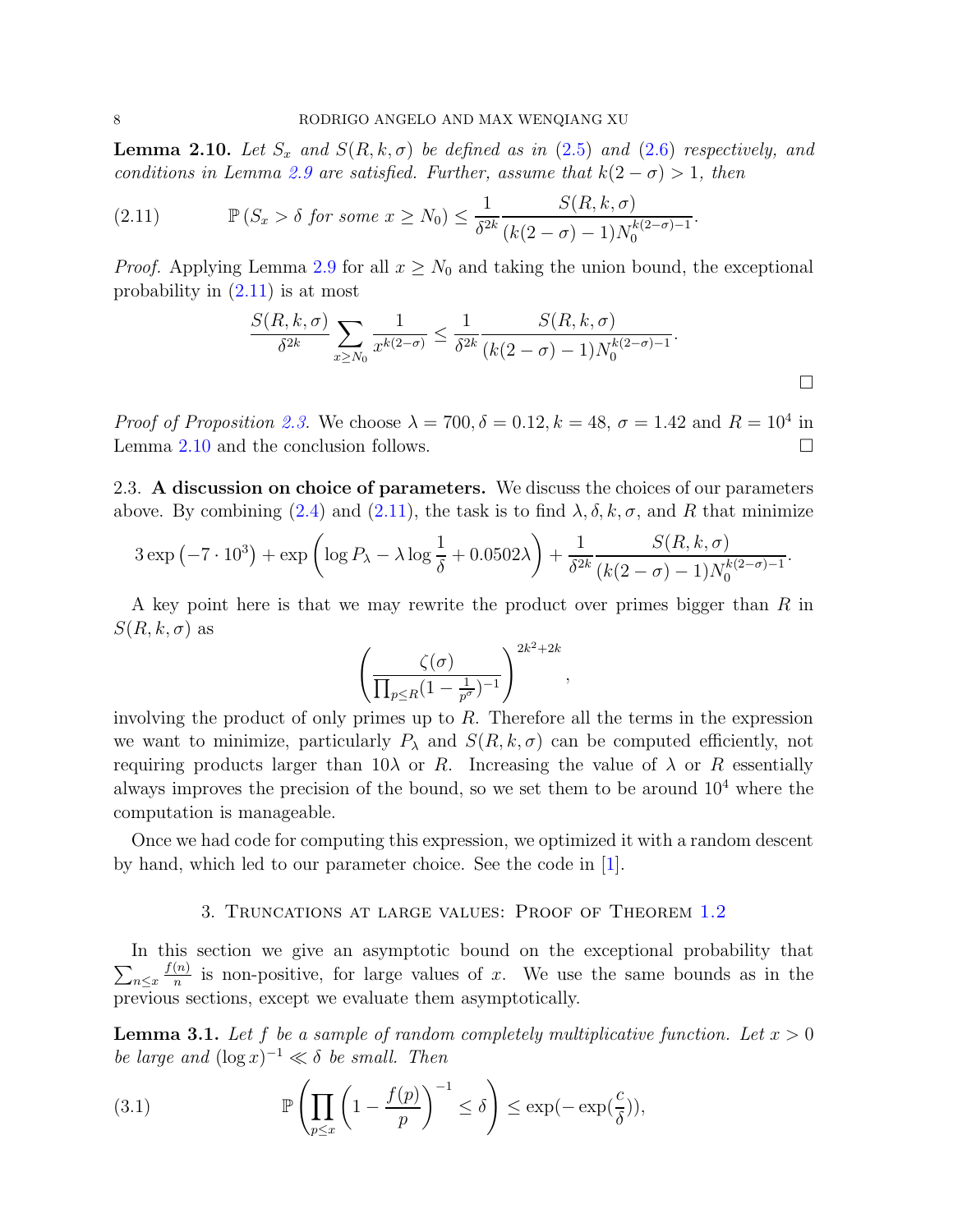for some  $c > 0$ .

Proof. We derive this result from Lemma [2.4.](#page-3-0) Notice that

$$
P_{\lambda} \le \prod_{p \le 10\lambda} \left(1 + \frac{1}{p}\right)^{\lambda} \ll (C_0 \log \lambda)^{\lambda}
$$

for some  $C_0 > 0$ . We set  $\log \lambda = \frac{1}{2i}$  $\frac{1}{2\delta}$ . Then for large x and small  $\delta$ ,  $(2.2)$  gives

$$
\mathbb{P}\left(\prod_{p\leq x} \left(1 - \frac{f(p)}{p}\right)^{-1} \leq \delta\right) \ll \exp\left(-\frac{\lambda}{2}\right) \ll \exp(-\exp(\frac{c}{\delta})),
$$

for some  $c > 0$ .

**Lemma 3.2.** Let  $S_x$  be defined as in  $(2.5)$ ,  $k \geq 0$  and  $3/2 < \sigma < 2$  to be optimized. Then for any  $\delta > 0$ , and  $R > 0$  such that  $2R^{\sigma} > k^2$ ,

(3.2) 
$$
\mathbb{P}(S_x \ge \delta) \le \frac{1}{\delta^{2k} x^{k(1-\sigma/2)}} \exp\left(\frac{20k^{2/\sigma}}{2-\sigma}\right).
$$

Proof. Apply Lemma [2.9](#page-5-0) to get

<span id="page-8-0"></span>
$$
\mathbb{P}(S_x \ge \delta) \le \frac{S(R, k, \sigma)}{\delta^{2k} x^{k(2-\sigma)}}.
$$

Choosing the cutoff  $R = k^{2/\sigma}$ , let us bound  $S(R, k, \sigma)$ . For the primes less than R:

$$
\prod_{p\leq R} \left( \frac{(1-\frac{1}{p^{\sigma/2}})^{-2k} + (1+\frac{1}{p^{\sigma/2}})^{-2k}}{2} \right) \leq \prod_{p\leq R} (1-\frac{1}{p^{\sigma/2}})^{-2k}.
$$

From the inequality  $1 - x \ge e^{-2x}$  for small x, the above product is at most

$$
\leq \exp\left(4k\sum_{p\leq R}\frac{1}{p^{\sigma/2}}\right) \leq \exp\left(\frac{4kR^{1-\sigma/2}}{1-\frac{\sigma}{2}}\right) = \exp\left(\frac{4k^{2/\sigma}}{1-\frac{\sigma}{2}}\right).
$$

Meanwhile for the contribution of  $p > R$  to  $S(R, k, \sigma)$  we bound it similarly to get

$$
\prod_{p>R} (1 - \frac{1}{p^{\sigma}})^{-2k^2 - k} \le \exp\left(2(2k^2 + k)\sum_{p>R} \frac{1}{p^{\sigma}}\right) \le \exp\left(16k^2 R^{1-\sigma}\right) = \exp(16k^{2/\sigma}).
$$

This completes the proof.  $\Box$ 

*Proof of Theorem [1.2.](#page-1-1)* We choose  $k = x^{\frac{1}{\log \log x}}, \delta = \frac{\log \log x}{\log x}$  $\frac{\log \log x}{\log x}, \sigma = 2 - \frac{C_1 \log \log x}{\log x}$  $\frac{\log \log x}{\log x}$  for suitable large constant  $C_1$  so that the exceptional probabilities in  $(3.1)$  and  $(3.2)$  are roughly equal and both of them satisfy the required bound.

 $\Box$